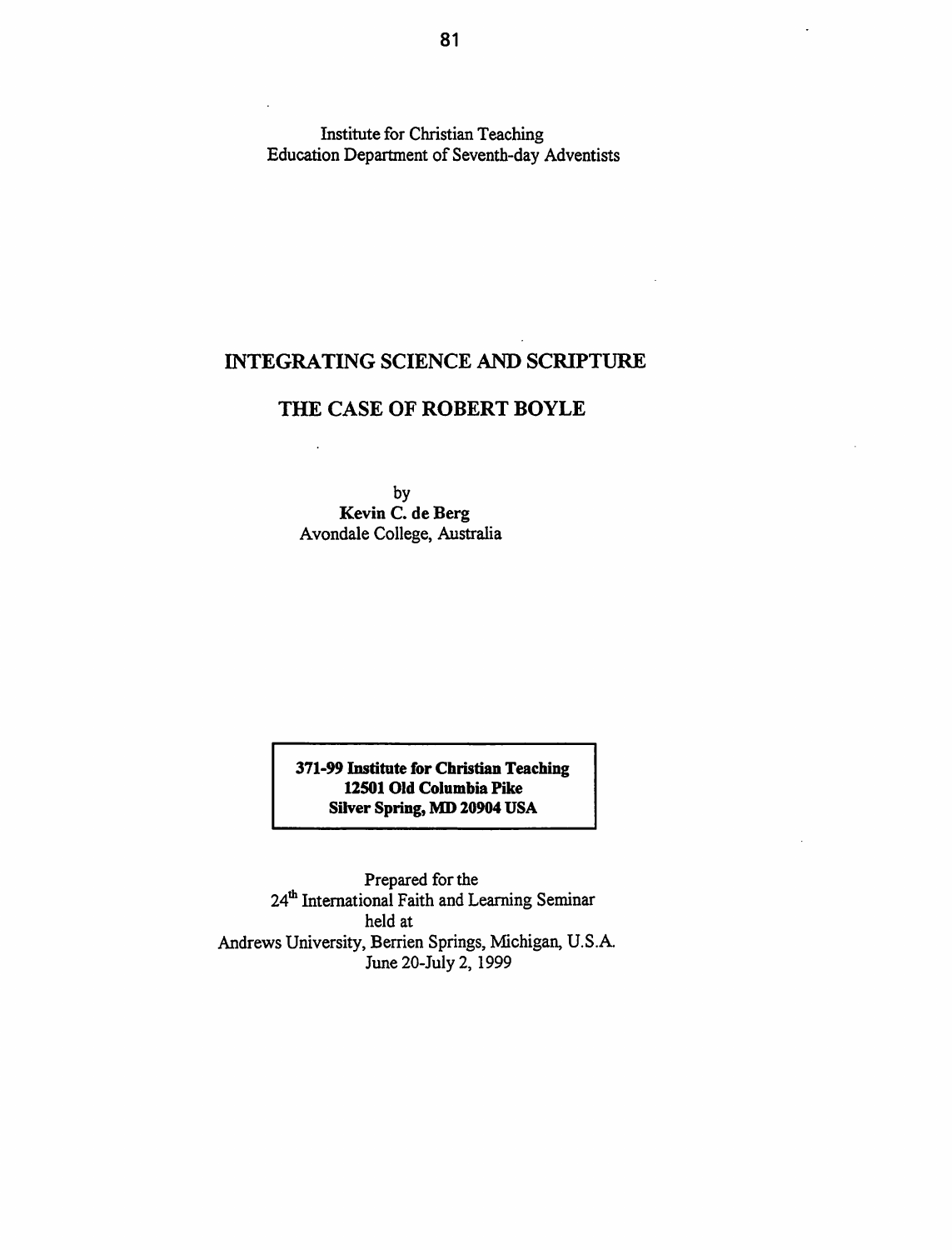Introduction

Robert Boyle (1627-1692) was born to rich land-owning parents in Ireland but spent most of his life in England during a time of great civil and religious unrest. The civil war between Cromwell's parliamentary Roundheads and the Royalist anny under Charles I brought political unrest and the continuing feud between Protestant and Catholic and between the estimated two hundred different opinions in Protestant thought brought religious unrest. In addition, the great plague of London was taking countless lives forcing many to move out of the city into the country. Boyle was educated largely by private tutors and whilst overseas records his early conversion to Christianity. Boyle was a prolific author with nearly half his published works being in the area of theology. He is more popularly known, however, for his scientific writing, particularly Boyle's Law, and has become known as the father of modem chemistry. He was one of the founders of the Royal Society under Charles IT and refused academic posts at Oxford and ordination to the Anglican priesthood, preferring to be known as a lay theologian and a Christian Virtuoso (one skilled in the reading and interpretation of Scripture and experimental philosophy). The significance of Boyle's life and writings to issues in faith and learning can be summarized in a sermon preached at Boyle's funeral in 1692 by Bishop Burnet (1692,p.8) who characterized him as one of those individuals who

have directed all their enquiries into nature to the Honour of its great Maker: And have joyned two things, that how much soever they may seem related, yet have been found so seldom together, that the World has been tempted to think them inconsistent; A constant looking into Nature, and yet a more constant study of Religion, and a Directing and improving of the one by the other.

Boyle was well placed to make such a contribution possessing a deep knowledge of Scripture including its original languages of Hebrew, Greek, Aramaic, and Chaldean and possessing the skill of an experimental philosopher at the dawn of modem Science.

In this paper I will address Boyle's understanding of Scripture and Nature and seek to outline those features of his philosophy which enabled him to integrate religious and scientific activity in a way that was faithful to both Religion and Science. I will depend predominantly on primary source material for this and on a recently published work by Jan Wojcik entitled, "Robert Boyle and the Limits of Reason"(1997). This paper is also significant from the point of view of post-modernism's criticism of Science which, while making some legitimate criticisms of the way Science has fragmented our thinking through scientism, often forgets about the kinds of legitimate problems that Science has been able to solve for humankind. By looking forwards into the modem era from the past one can balance the post-modern view of Science which looks backwards into the modem era from the present. I will conclude the paper with a discussion on how Boyle's philosophy might help us in the current origins debate and in issues related to chemistry curricula in colleges and universities.

#### Boyle's Understanding of Scripture

Much of Boyle's understanding of Holy Scripture appears in a paper published in 1661 entitled, "Some Considerations touching the Style of the Holy Scriptures". This appears as a lengthy response to the vociferous debates within the religious community about predestination, the wearing of vestments, and the role of reason in interpreting Scripture; to the onslaught by atheists within and without academia and government who regarded Scripture as lacking consistency and literary style and finally; to some churchmen who had grown slack in their study of the Bible because of its uninteresting style. The major features of Boyle's position on Holy Scripture are:-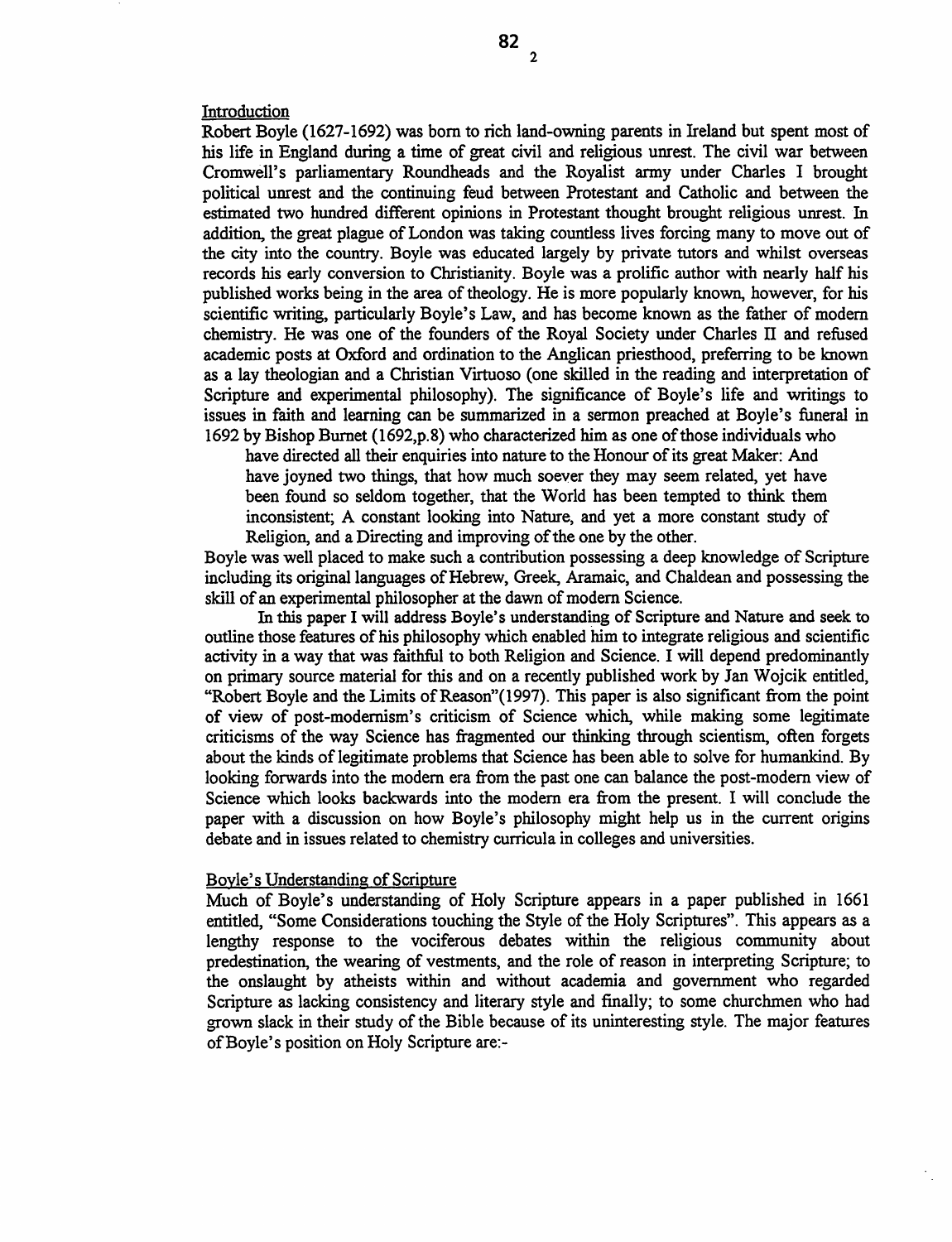*1.* Scripture is a temple for worship not an arsenal for war. Boyle (1661, p.277) says, I use the Scripture, not as an arsenal, to be resorted to only for arms and weapons to defend this party, or defeat its enemies, but as a matchless temple, where I delight to be, to contemplate the beauty, the symmetry, and the magnificence of the structure, and to increase my awe, and excite my devotion to the Deity there preached and adored.

Boyle was appalled at the level of bitter debate between branches of the Christian Church on matters relating to a particular interpretation of a text of Scripture and the fact that people would go to war for the cause of that interpretation. Reverence for Scripture rather than for one's particular viewpoint was important to Boyle.

*2. The Bible is not an oration of God to men but a collection of composures of very different sorts written over a long period of time primarily to those to whom they were first addressed*  and *to their contemporaries.* Boyle was here addressing the criticism that the Bible contained crude sayings of a type not fit for public consumption. He emphasized that such sayings would not have been regarded as crude by the people to whom the book was originally addressed and that these words were not dictated by God but formulated in a particular context by men moved by the Holy Spirit. The variety of compositions in Scripture was necessary, according to Boyle, to meet the needs of a variety of people down through the ages who would read the Scriptures. lnspite of the fact that the Bible was written primarily for its first audience Boyle believed that the Scriptures applied to people of all generations and contained some passages particularly pertinent to the future age.

*3. We should obtain our opinions from Scripture rather than take them to Scripture since Scripture is the best expositor of itself.* Although we all come to a text with presuppositions, Boyle's (1661, pp.266-267) major concern here was with the subtle way we often twist Scripture to suit our needs.

I am sorry I can add on this occasion that different texts are made to appear more dark, than otherwise they would, by the glosses and interpretations of some that pretend to expound them. We need to distinguish between the plain sense of the text itself and the metaphysical subtleties given to it. ---It is not oftentimes so much what the Scripture says, as what some men persuade others it says that makes it seem obscure.

Boyle did not dispute that some texts were obscure and that good commentaries and history texts were invaluable for enlightening a text, but he was concerned with the tendency of expositors to impose their ideas on Scripture and make the Scripture say more subtle things than it was designed to say.

*4. The Bible would not appear so obscure in parts* if *the reader could read and understand the text in its original idiom.* Boyle mentions the particular difficulty in translating Hebrew phrases into English or Latin phrases. In authorized versions words have been translated rather than idioms or phrases which makes some texts particularly obscure. The other difficulty is that some Hebrew expressions are just not translatable and no extant Hebrew texts are available to help decipher the kinds of expressions used. Boyle encourages further studies into the Hebrew language and its translations to rectify the problem.

*5. Many ideas in the New Testament are based upon ideas established in the Old Testament.*  "There is scarce a page of the New testament to the better understanding of which the study of the Old Testament is not either absolutely necessary, or at least highly useful''(Boyle, 1661, p.291).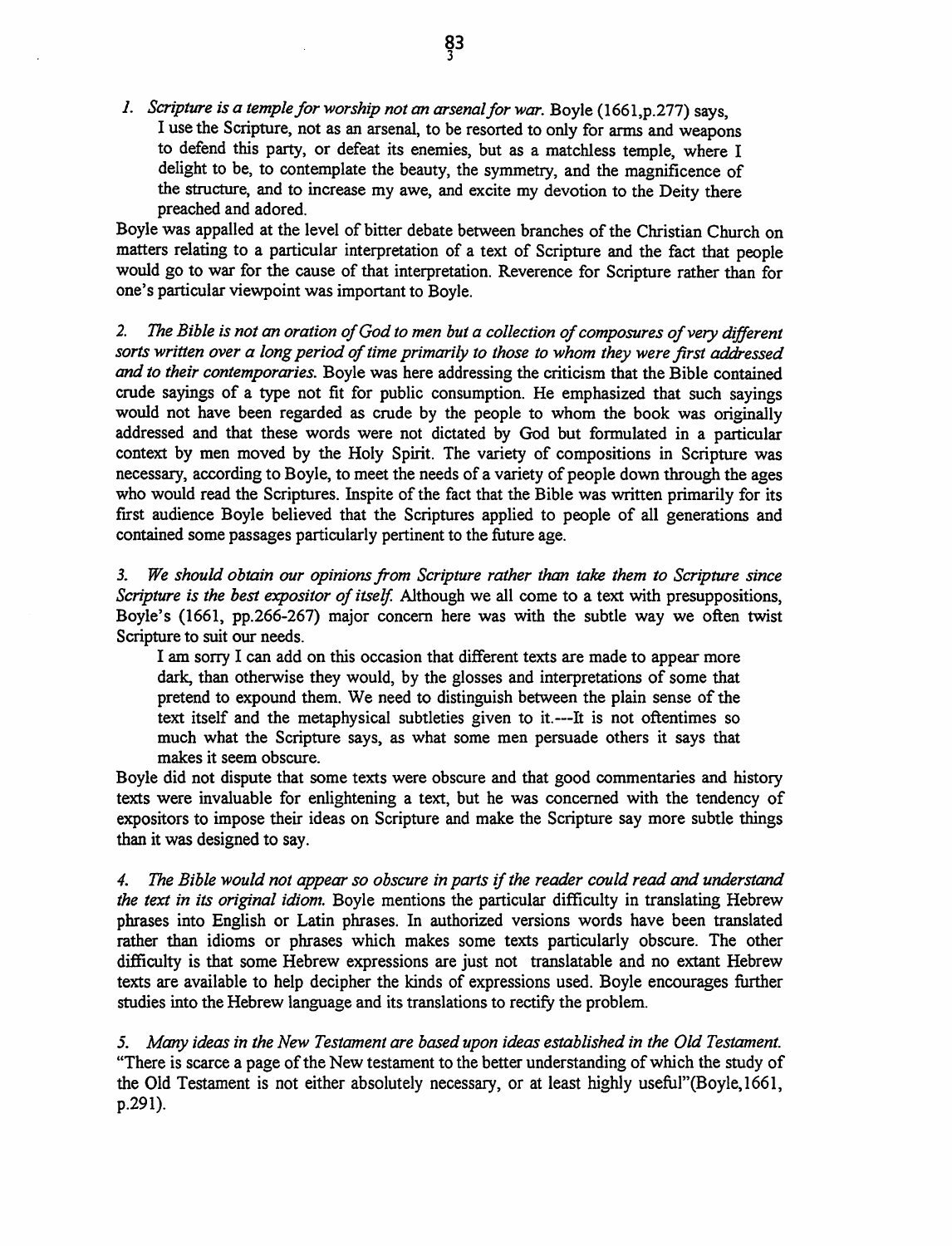*6. A text of Scripture is often not understood on a first or second reading but on a third or fourth reading the meaning often emerges.* Boyle agreed that some parts of Scripture appear to have no useful application to the Christian life when first confronted by a reader but with experience and the passage of time the text often becomes 'pregnant' with meaning. Despite the great variety of books in the Bible Boyle believed that all the constituent books of Scripture would prove a necessary part of the Canon.

4

7. *Scripture makes use of logical and popular arguments to an extent consistent with a due latitude for the exercise of faith.* Boyle argues that Paul uses logical argument as solidly as does Aristotle but that in some parts of Scripture popular argument is more effective than logical argument. This is because scriptural arguments are often designed to convince believers rather than persuade nonbelievers. "Though there be scarce anything more groundless and unstable than popular opinions and persuasions, yet a wise teacher neglects them not, and may sometimes make such. use of them as to draw thence arguments more operative than the most accurate syllogisms logic could devise"(Boyle, 1661, p.274).

8. *Scripture is designed to teach us divinity rather than natural philosophy.* Boyle regarded Scripture as primanly instructing us in relation to grace, love, virtue and salvation rather than in relation to the properties of Nature and references to Nature in Scripture are "spoken of rather in a popular than accurate manner''(Boyle,1663, p.19) with the possible exception of the Genesis account of creation although Boyle specified even here that the Genesis account was for 'spiritual ends' rather than 'natural ends'(Boyle,1686, p.189). In another source (Boyle,1674, p.ll), he stated that he did not agree with the "opinion and practice of those that would deduce particular theorems of natural philosophy from this or that expression of a book, that seems rather designed to instruct us about spiritual than corporeal things".

It is interesting to note that as Boyle discusses his understanding of Scripture he often uses analogies from the natural world to clarify his meaning. For example, in answering the objection related to the fact that Scripture records ungodly sayings and actions, he recalls that "just as parts of Nature that resemble a diseased part are medicinal for that part or infumity, so the record of vicious persons may prove an antidote to vices within"(Boyle,1661, p.261). Another example relates to the obscure passages of Scripture. "As the moon for all those darker parts we call her spots, gives us a much greater light than the stars, that seem all luminous; so will the Scripture, for all its obscure passages, afford the Christian more light than the brightest human authors"(Boyle,1661, p.270). Some of the analogies would not be appropriate today in the light of modem Science but in Boyle's day they were particularly pertinent. Boyle's reverence for Scripture is attested by the fact that he gave large sums of money toward its dissemination and translation into other languages and it is said that he could recite the New Testament and significant portions of the Old Testament from memory.

# Boyle's Understanding of Nature

In a "Free Inquiry into the received Notion of Nature" and the "Usefulness of Experimental Natural Philosophy", Boyle particularly addresses Aristotelianism which was one of the prevailing views of Nature current in the seventeenth century. Aristotelianism viewed Nature as eternal and so there was no need for a Creator God. According to Jan Wojcik (1997, p.124), "substantial forms were invoked to explain the natural motions of objects, which were hence endowed with their own source or cause of activity, and this activity was conceived as each body's attempt to fulfil its own nature, an activity that could easily be conceived as the having of intuitions and the exercising of volition". Thus heavy objects fall to reach their natural place of abode and mercury rises in an evacuated capillary tube because it abhors a vacuum. Boyle was extremely critical of this deified view of Nature because any observed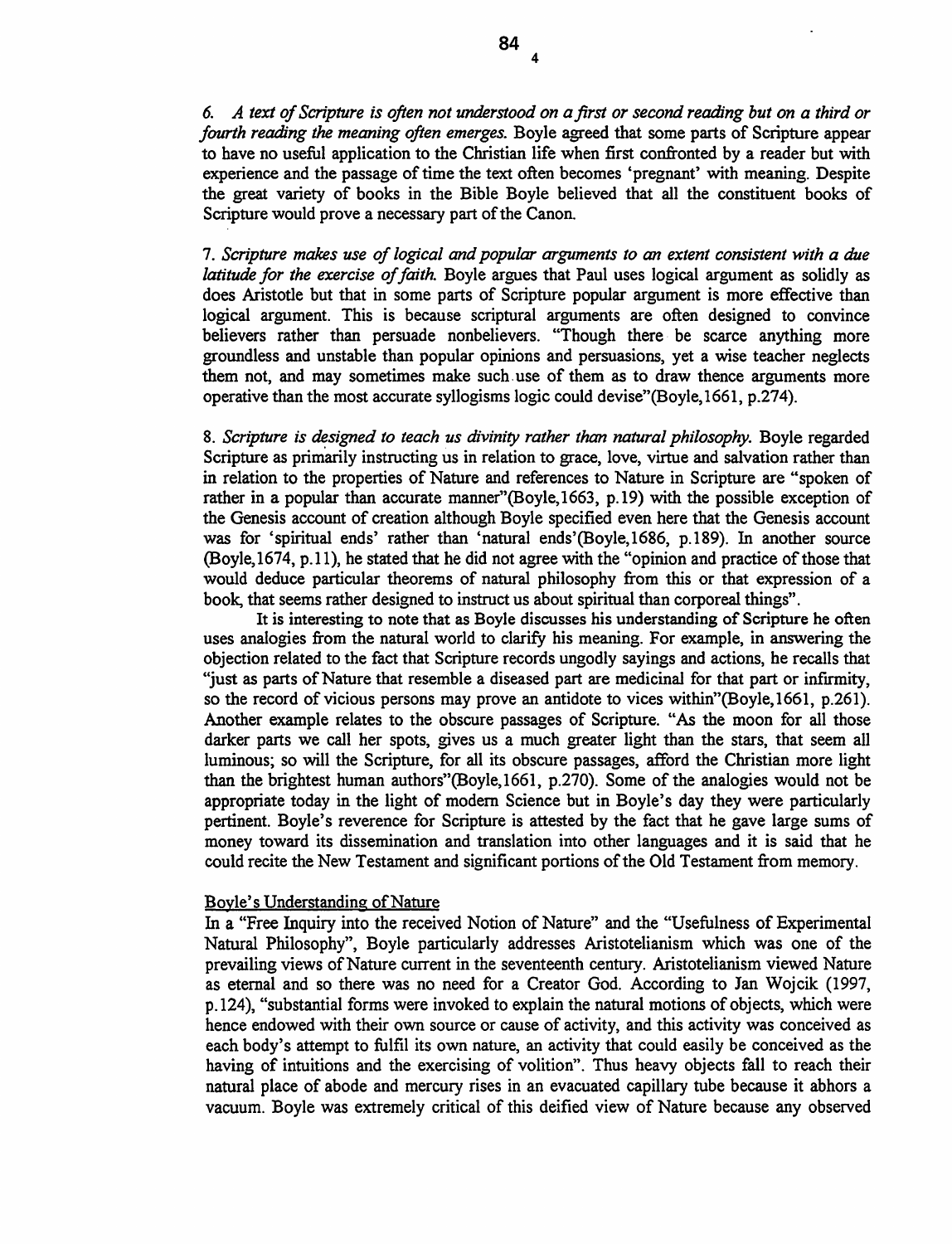behaviour in Nature could be ascribed to its natural tendency and he considered such a view as "injurious to the glory of God and a great impediment to the solid and useful discovery of his works" (Boyle, 1686, p.163). Boyle, on the other hand, considers Nature to have been made of matter and motion according to certain laws by the Creator at the beginning of time and that the job of the natural philosopher was to discover the nature of these laws through experiment. This exercise, according to Boyle, was more likely to bring glory and adoration to God because of his wonderful works. In comparison, Boyle describes the followers of Aristotle as using "occult qualities, empty names, to describe Nature and they content themselves to tell us, that Nature does such and such a thing, because it was fit for her so to do; but they endeavour not to make intelligible to us what they mean by this Nature" (Boyle,1663, p.38). Boyle believed that the provision of physical reasons based on matter and motion was likely to prove more intelligible.

An example of the difference between Aristotle and Boyle can be seen in the explanations given for the rise of mercury in a barometer tube. If a filled tube of mercury is up-ended in a bowl of mercury the mercury stays suspended in the tube to a height of about 75 centimetres above the level in the bowl at sea level. All the mercury does not fall out of the tube as one might expect.



The Aristotelian Schoolmen explained the suspension of mercury in the tube as due to Nature abhorring a vacuum and attempting to fill any possible vacuum space with matter; in this case by mercury. Boyle sought a physical explanation as follows. Putting the apparatus in a vacuum chamber he slowly pumped out the air of the chamber and observed the mercury in the tube to fall. On re-admitting air to the chamber the mercury rose again. A physical explanation, based on the influence of air pressure, rather than some mystical drive in Nature such as that which abhors a vacuum, proved much more intelligible and successful. Because the mercury rose in the tube due to the outside air pressure according to Boyle, it became possible to use such apparatus to measure air pressure at different heights and positions on the globe and under different weather conditions.

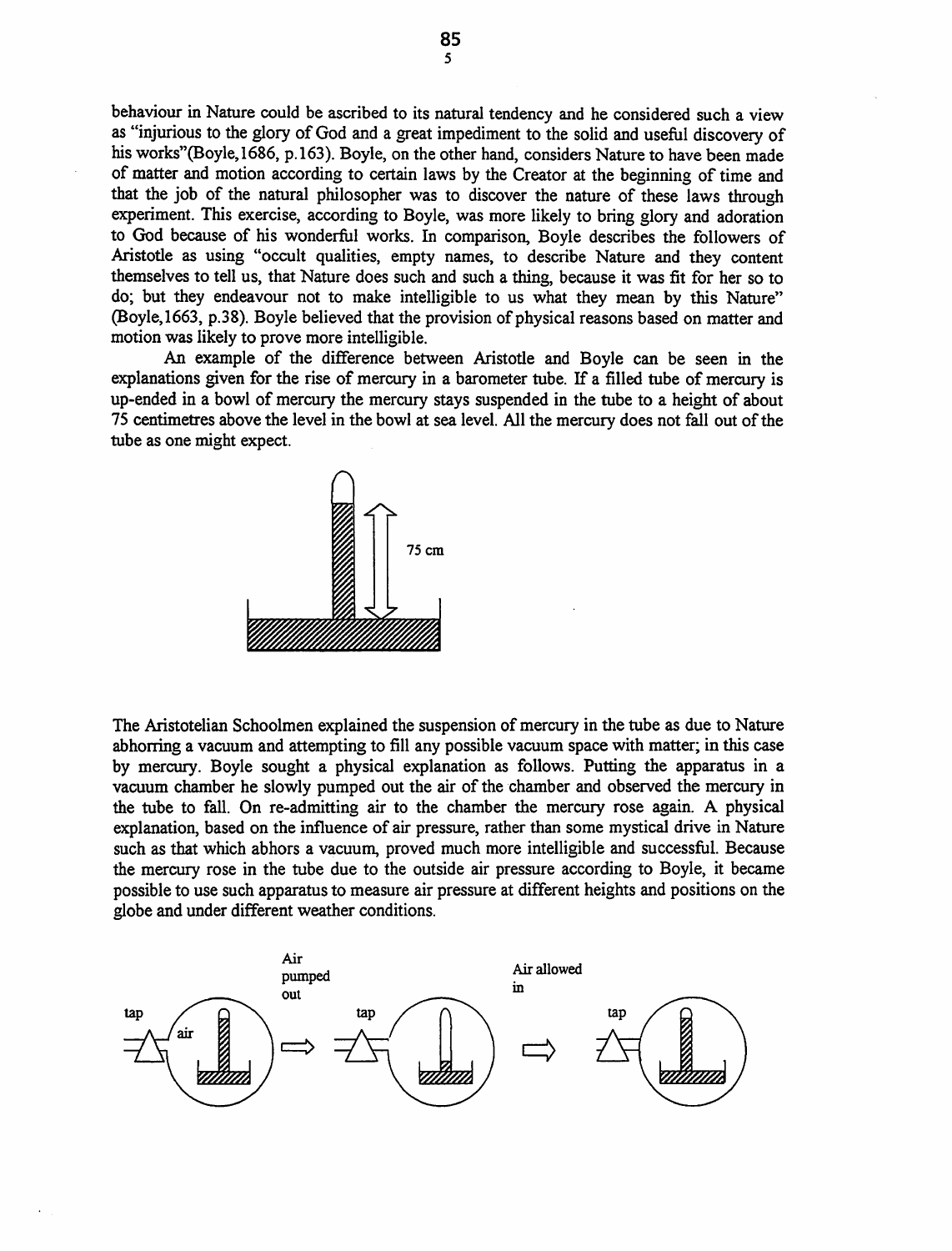However, not all churchmen agreed with Boyle's emphasis on experiment to discover Nature's behaviour. It was commonly believed that such inquiries into Nature would lead to atheism because explanations could be given without reference to God. It must be remembered that Aristotelianism had served the church well to this point of time because it provided an explanation for transubstantiation and for the idea of the immortal soul. Boyle argued, however, that a study of Nature by experiment would lead to laws of a kind that would demonstrate the goodness, wisdom, and power of God. Why, Boyle argued, would God the Creator "give men the opportunity every seventh day to contemplate God in his works'' (Boyle,1663, p.34) if this was going to lead to atheism? Experimental philosophy became for Boyle a divine duty because he regarded Nature, like Scripture, as a temple where "man sure must be the priest, ordained to celebrate divine service not only in it, but for it" (Boyle, 1663, p.32). This experimental philosophy, combined with the mathematization of the laws of Nature, became the hallmark of modern Science and has led to the greatest technological achievements in our history. It has been a pity that such achievements seem to have been advanced at the expense of religious commitment, a situation that would have been deplored by Boyle. On what basis then, did Boyle integrate his view of Nature and his view of Scripture?

# Boyle's Integrating theme for Science and Scripture

Boyle believed that Science, as the study of Nature, and Scripture, as the study of the ways of God, have a common epistemology, namely, one based on *revelation, reason, and experience.*  But what does Boyle mean by revelation, reason, and experience? Knowledge communicated by revelation, according to Boyle, could not have been discovered by the use of reason or experience alone. Thus the nature of the infinite God and the prophetic portions of Scripture would fall into this category. By experience Boyle was particularly referring to experimental philosophy in regard to Nature or, for example, the recorded experiences of the apostles in Scripture. Experience thus involves providing evidence for a phenomenon. Reason could refer to common sense reasoning, logical-deductive reasoning, or abstract reasoning. Boyle was adamant that all three elements, *revelation, reason, and experience,* were required more or less in knowledge generation although the relative contributions of each would change. Abstract reasoning without the benefit of experimental checks would prove fruitless, for example, and experiment without the benefit of deductive reasoning would prove ineffectual. Revelation also needed to be guided by reason if it wasn't going to lead to fanaticism. Boyle was clear that the relative contributions of *revelation, reason,* and *experience* were different for Science and Scripture. The relative contributions could be illustrated as follows.



Whilst revelation plays a dominant role in the major themes of Scripture it plays only a minimal role in the study of Nature. Reason and experience together are the major contributors to the generation of knowledge in Science. Integration of Scripture and Science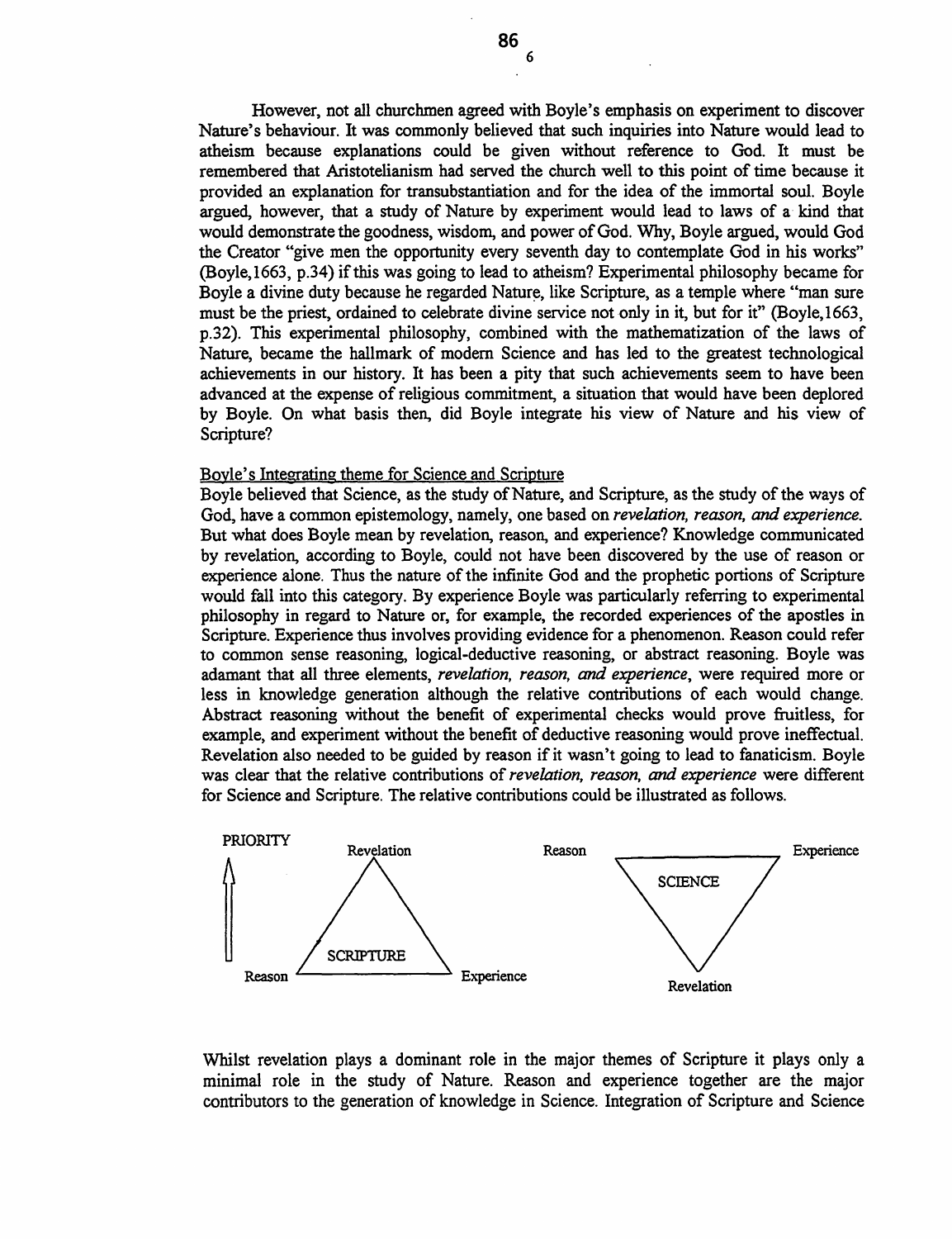involves overlapping the triangles to lead to the coexistence of two different forms of knowledge grounded, however, in the same epistemological elements but with different relative contributions. Integration does not force Science to adopt the role of Scripture or Scripture to adopt the role of Science in a one-to-one correspondence. Each is allowed to exist on its own terms but in a way that contributes to a more complete view of reality. Thus,



Boyle always insisted that Scripture's primary focus was spiritual, to do with personal salvation, virtue, and grace whereas Science's primary focus was Nature as matter and motion and its laws. However, both were essential for achieving an integrated view of reality.

It is important to realise, as did Boyle, that the three elements of epistemology do not always lead to the same conclusion. Experience as recorded in the gospels and the writings of Paul confirm the resurrection of Christ although common sense reasoning would suggest it to be an impossible event. Experiment confirms the wave/particle duality of matter and light but common sense reasoning finds it difficult to grapple with this property. Experiment confirms that a 10 kg ball falls to the ground in the same time as a 1 kg ball whereas common sense reasoning would have suggested otherwise. Revelation outlines the eternal goodness of an infinite God that is prepared to die for his creation but reason alone could not suggest the worthiness of such an act.

Boyle observed that reason itself was able to conclude that in both fields of knowledge, Science and Scripture, there existed things that were above reason but not against it (Boyle, 1681). The things above reason could be divided into three categories.

1. *The incomprehensible.* This refers to those objects or ideas which are, by nature, not able to be understood because they transcend our finite minds. The nature of the eternal God and the angels fall into this category as does the concept of infinity in Science. The concept of being able to get closer and closer to a point but never going beyond that point after an infinite number of attempts is a difficult one to get the mind around. The concept of infinity is still topical today in such fields as astrophysics (Morris, 1998).

2. *The inexplicable.* This refers to those things for which there is no apparent cause. Boyle refers here to the difficulty of explaining what holds matter together, what actually causes the human body to move once a conscious decision is made to move it, and also how human memory operates. Interestingly, although significant progress has been made in these areas, they still feature in today's scientific literature.

3. *The unsociable.* This is where two propositions which are confirmed to be truthful in themselves are contradictory. Boyle gives the example of the controversy about the endless divisibility of a straight line as follows (Wojcik, 1997, p.159).

Since it is manifest, that a line of three foot, for instance, is thrice as long as a line of one foot, so that the shorter line is but the third part of the longer, it would follow, that a part of a line may contain as many parts as a whole, since each of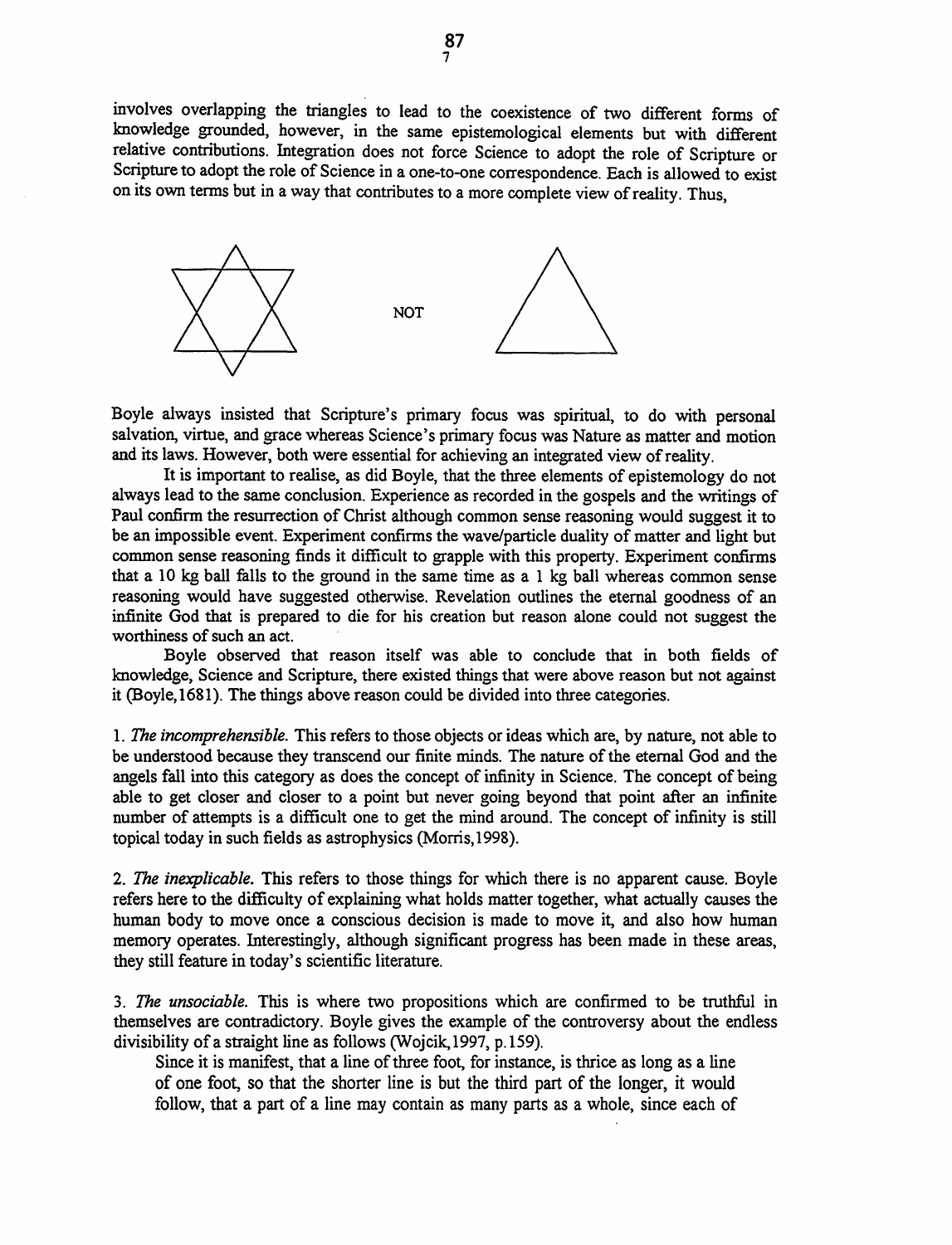them is divisible into infinite parts; which seems repugnant to common sense, and to contradict one of those common notions in Euclid, whereupon geometry itself is built.

Boyle also refers to the free will/determinism debate in the church as belonging in this category because of the inherent apparent contradictions. How, for example, can God offer free will if he knows in advance what will happen?

Boyle was not at all perturbed by the existence of things above reason because this was somewhat expected where finite beings are trying to understand the infinite. In fact, he calls them 'privileged things' in the following statement (Boyle,1681, p.409). "There may be things, that surpass our reason, at least so far, that they are not to be judged of by the same measures and rules, by which men are wont to judge of ordinary things; for which reason I shall often give them one common name, calling them privileged things". Both knowledge systems, Science and Scripture, contain such privileged things. I would now like to show how the integration scheme gleaned from Boyle and illustrated in this section using the triangles above might help us in the origins debate and the development of chemistry curricula.

#### Boyle and the Origins Debate

The origins debate revolves around the fact that Scripture, particularly Genesis 1 and 2, is seen to describe origins as a creation event recently initiated by God some six to ten thousand years ago over a period of six days whereas Science describes origins naturalistically by evolution over billions of years. Clausen ( 1997) gives a helpful summary of the issues involved. There are some similarities between the origins debate and the heliocentric astronomy debate three hundred years ago. It should be understood that Boyle, and before him Galileo, had to wrestle with the implications of Copernican Astronomy (earth moving around the sun) in the light of such scriptures as Psalm 93:1 describing, so it seemed, a stationary earth. Boyle and Galileo, avowed Copemicans with a strong reverence for Scripture, came to regard the scriptural statement as not a scientific one but rather a general statement describing a state of stability rather than the state of motion of the planet earth. In general they regarded Scripture as our source of knowledge for salvation and grace and Science as our source of the knowledge of Nature. However, because there was no intelligible scientific model of origins in the seventeenth century, Boyle and Galileo relied upon the Genesis account as being the only reliable account available although Boyle specified even here as previously mentioned that the Genesis account was for 'spiritual ends' rather than 'natural ends' (Boyle, 1686, p.189).

There appears to have been at least three approaches to dealing with the origins issue. The first, which I am calling the Conformist A approach, tries to make Scripture conform to the modern scientific description of origins by reversing the Scripture triangle so it matches one-to-one with the Science triangle. It should be noted here that *Revelation* in the Science triangle meant predominantly revelation from Scripture for Boyle but for a modern scientist who doesn't espouse Christianity it would mean those rare flashes of insight that appear to depend neither on reason or experiment. In any case, it could be argued that Boyle's three elements of epistemology apply to modem Science and Biblical Studies as well as to seventeenth century Natural Philosophy and Religion (Canale,1999). The Conformist A approach is evidenced in such attempts as making the Genesis days equivalent to thousands or billions of years inorder to match the timescales. Such an attempt really destroys the significance of 'days' in the Genesis account in its relationship to the Sabbath and tries to impose scientific descriptors (millions/billions of years) upon theological descriptors (days). This approach has not, therefore, proved that helpful in resolving the issues. The Conformist A approach can be illustrated as follows.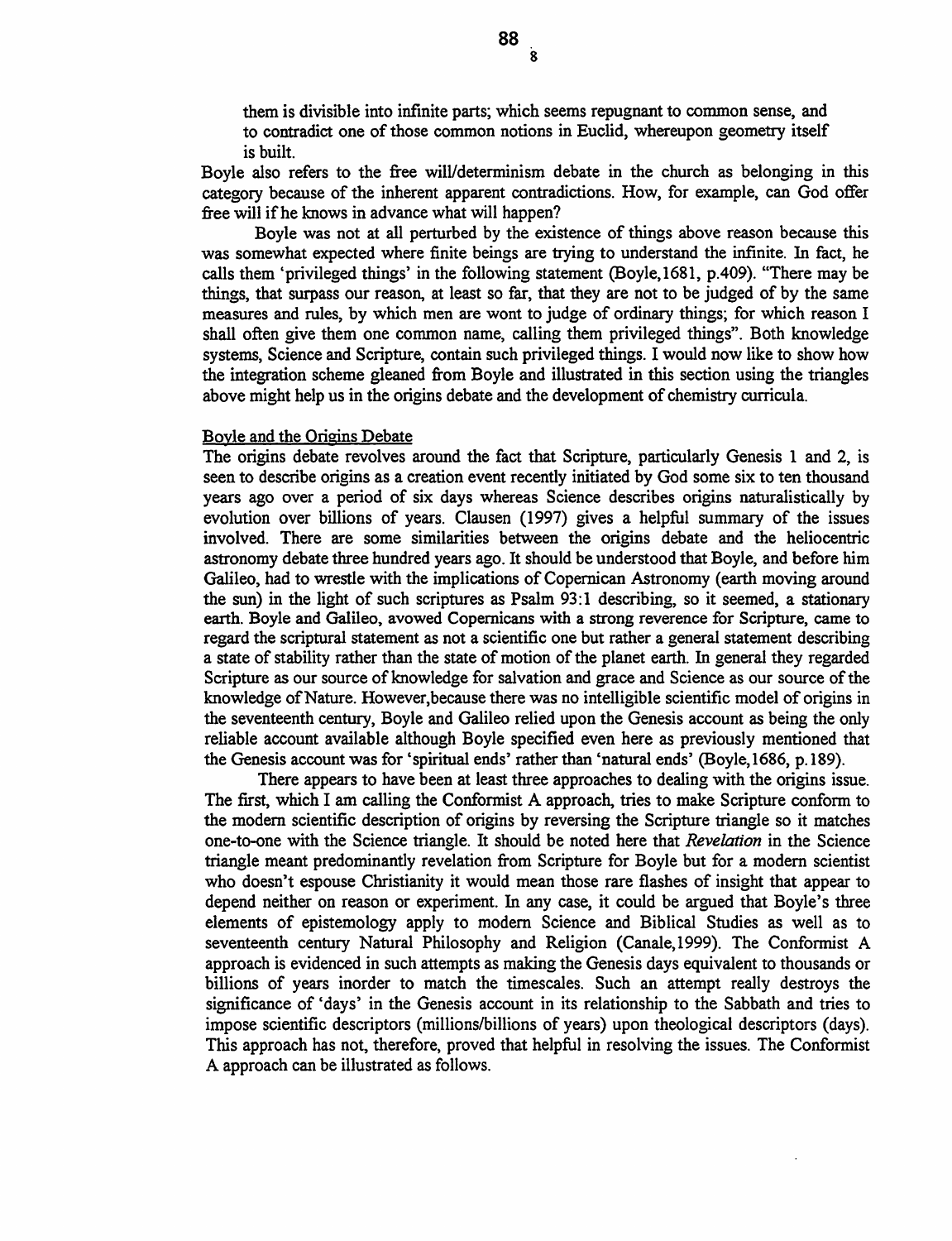



The second approach, which I am calling the Conformist B approach, tries to make Science conform to the scriptural account of origins by reversing the Science triangle so it matches one-to-one with the Scripture triangle. Some interpreters understand Genesis to teach a young earth and universe of the order of six to ten thousand years old and inorder to accommodate this have suggested that the speed of light has been slowing down. If this was true it is suggested that our radioactive clocks would be overestimating timescales and it would not have taken millions of years for light to reach us from distant stars. While this is an interesting concept there is no substantial scientific evidence for it and caution in dealing with such ideas is warranted because both Science and Scripture stand to be discredited if such concepts are pushed too far while the evidence is lacking. The Conformist B approach can be illustrated as follows.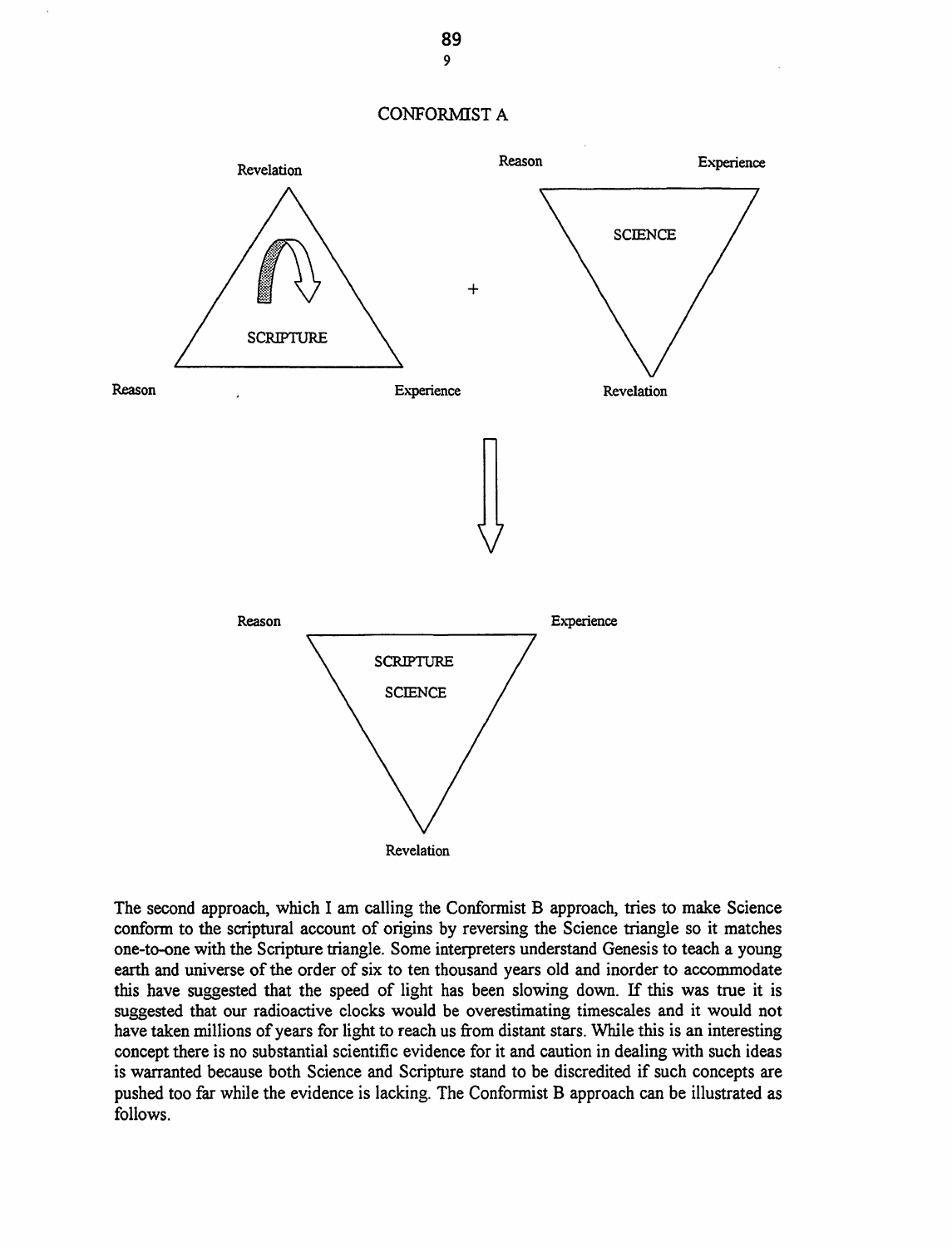#### CONFORMIST B



The third approach, advocated by Boyle, and which I am calling the Integrated Approach, allows the triangles for Scripture and Science to overlap as they are without rotation. This approach is based on a belief in the integrity of both Science and Scripture and allows each to inform us from within their own paradigms. That is, each is allowed to sing a different note to produce harmony as in a duet rather than the same note to produce unison as in a solo. Scripture is accepted as it reads in the light of our knowledge of the audience to whom it was originally addressed and the ongoing nature of inspiration for subsequent generations and Science is accepted as a genuine and productive tool for comprehending Nature in the light of its capacity to correct itself as new concepts are discovered. There are times when ideas (for example, those related to origins) may have to be held in tension but more progress in informing each other's paradigms will be achieved this way compared to that outlined in the two previous approaches which attempt to distort one paradigm inorder to reach agreement with the other. It is worth taking note of Boyle's observation that in relation to topics such as origins there are likely to be elements of truth beyond reason but not against reason in both Scripture and Science. The Integrated Approach may be illustrated as follows.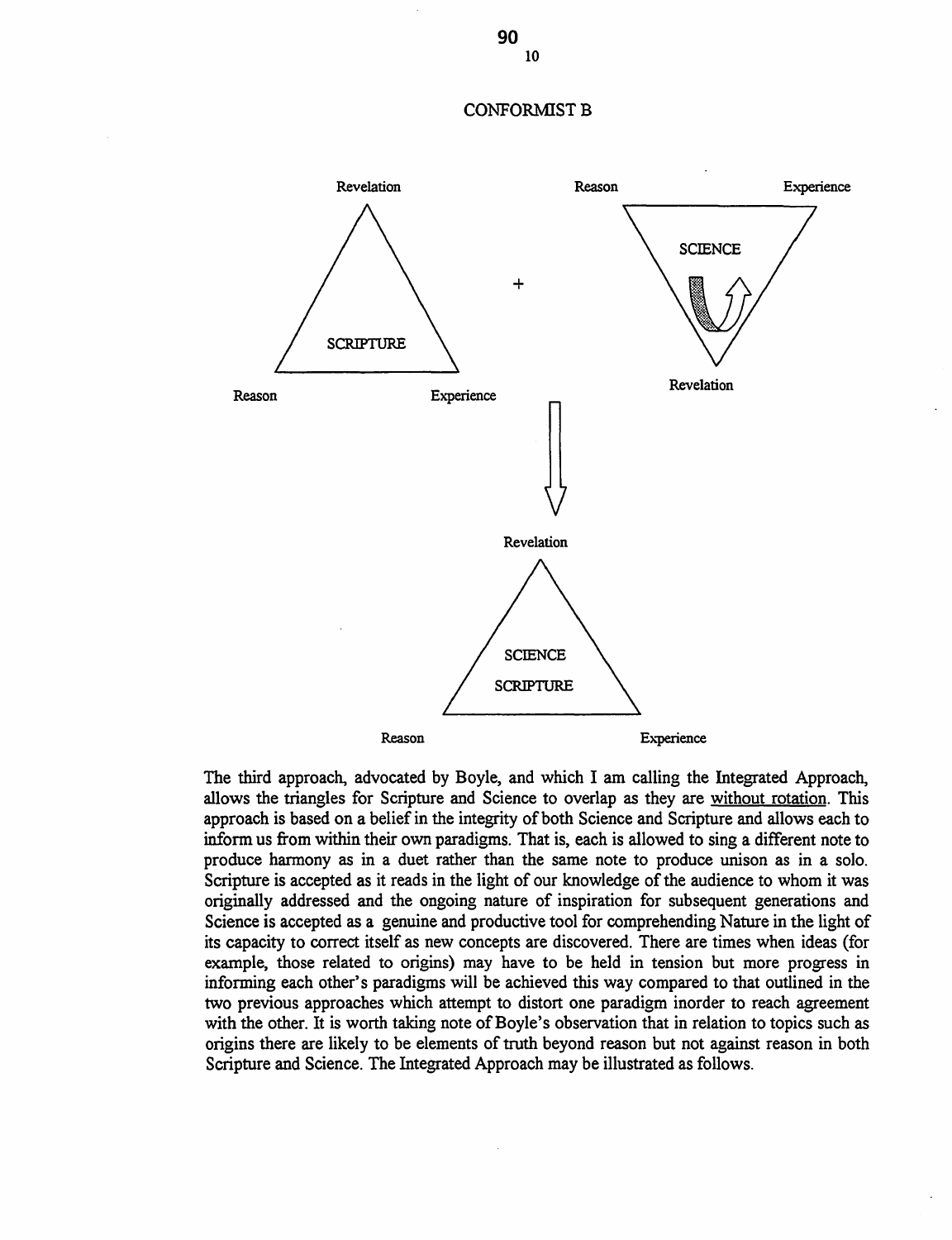



What distinguishes humankind from the rest of the creation is its capacity to step out of itself, out of its world, to examine it; that is, its capacity to detach itself from its immediate environment to ask questions about that environment. Even though philosophers remind us that this detachment is not complete, the scientific enterprise fundamentally depends on it for generating knowledge and this detachment process has proved itself very successful in expanding our knowledge of ourselves and the world. However, human beings also need to attach themselves again to their world and Creator to form sustaining relationships and communication networks. The Genesis account in Scripture talks about this attachment in relation to God searching out Adam and Eve, our representatives, and creating a Sabbath inorder to enjoy fellowship with God and his creative works. This is why Boyle regarded both the reading of Scripture and the reading of Nature as acts of worship. To make the scriptural record which is one of attachment conform to the scientific record which is one of detachment destroys the meaning of the Genesis account; and likewise making the scientific account conform to the scriptural account destroys the meaning of Science. That is, the complete self, made in the image of God, paradoxically has two components overlaid on one another in coexistence, one of attachment and one of detachment, just like God is transcendent (detached) and immanent (attached). It is in this sense that the integrated approach is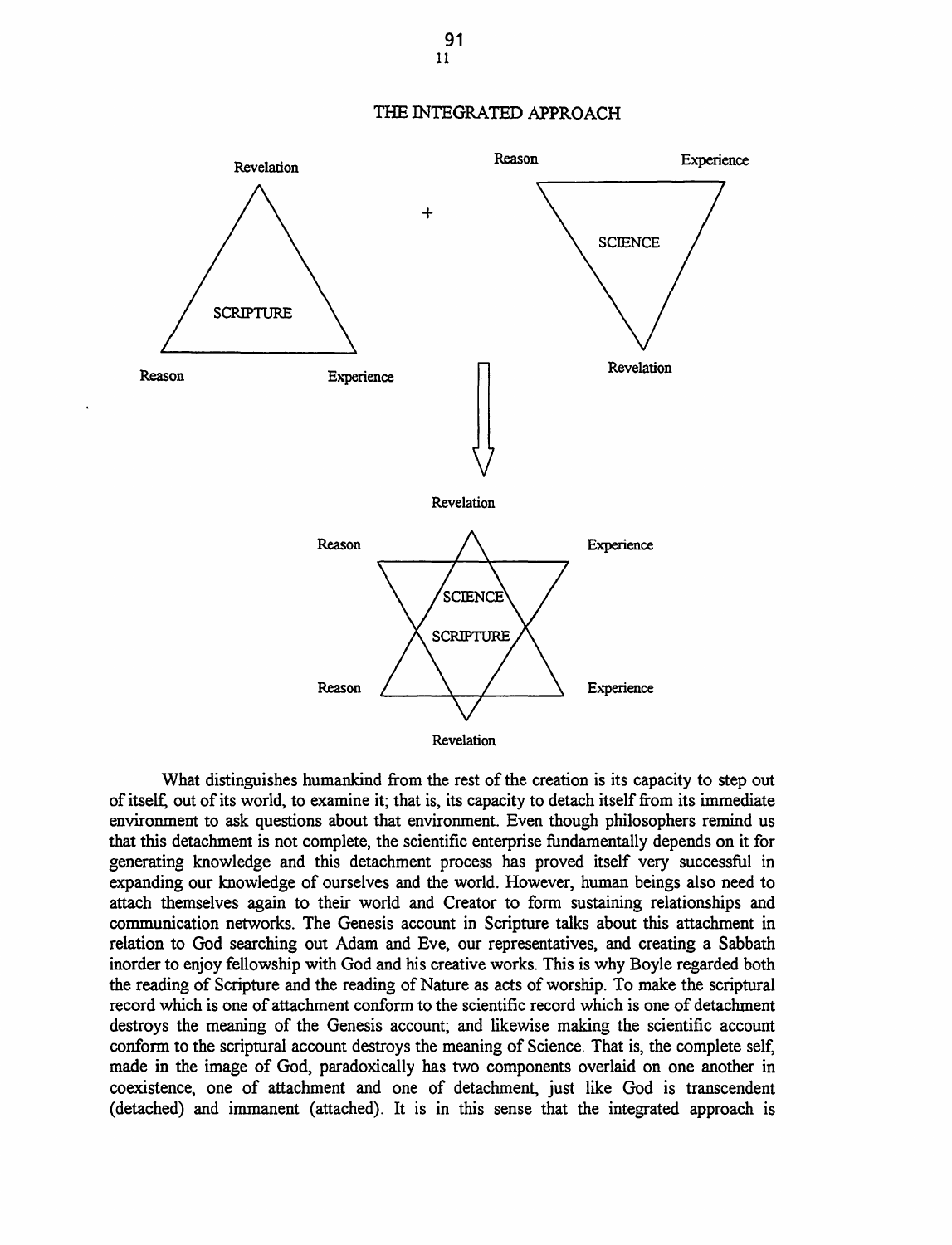consistent with the way God has revealed himself in Scripture (transcendent and immanent) and in the way humankind reflects the image of God (detached and attached).

I believe this model of Scripture and Science, developed in the light of the writings of Robert Boyle, might enable Seventh-day Adventists to make a unique contribution to Creation theology and the origins debate. This is because of the denomination's emphasis on the Sabbath. The unique contribution could possibly revolve around regarding the Sabbath as a time for integrating our detached and attached selves by examining the world God has made through the marvellous discoveries of Science in addition to spending time in communion with God and significant others. Both activities are forms of worship. The whole episode becomes one of praise, adoration, connectedness, and belonging between us, others and our God and between God and his creation. Lesslie Newbigin (1995) likens the process of attachment to that of an unfolding story. The story doesn't have the carefully prescribed and ultimately predictable definitions that characterize a process of detachment such as in Science. It unfolds over time leaving the future somewhat open but we know it ultimately brings completeness. This model of the Sabbath is more consistent with the worship model of Boyle than the apologetic model which resembles more that of an arsenal for war than a temple for worship. The integrated model of the Sabbath anticipates a concern for the environment and for relationships and addresses the concerns of writers like Palmer (1993) who emphasize the negative contribution of Science from a post-modem perspective.

## Boyle and the Chemistry Curriculum

Philosophers (Palmer, 1993) have criticised Science and Science Education for its fragmentation of the education and social agenda by almost a sole concentration on its objective or detached status at the expense of more human relationship approaches. This is a legitimate criticism but I don't think it can be solved by conformist approaches which seek to change Science into a subject with socio-political agendas. I think the integrated approach suggested in the work of Boyle offers a more hopeful future for Science Education. This approach which integrates the science paradigm with a religious/social paradigm through a coexistence which allows for the separate existence of each paradigm but with a dialogue between the two is more likely to succeed. Interdisciplinary settings provide good examples of such an approach. As far as the chemistry curriculum is concerned the model developed by Salters Chemistry (University of York Science Education Group,1994) in the UK approaches this integration. The curriculum is built around social/technological issues facing young people today with the chemistry introduced in a way to shed light on the issue. The important feature of the curriculum is that it doesn't water-down the chemistry content or change it into a social agenda and likewise the social agenda is not changed to accommodate the chemistry content. The development of a similar curriculum which addresses spiritual/personal/faith issues as well is a great but important challenge. Such a curriculum would almost invariably need to address some of the historical/philosophical issues in the development of chemistry. These issues are now open for scholarly debate through the International History, Philosophy, and Science Teaching Group and their journal, Science and Education. This journal recently devoted whole editions to Science and Religion (Matthews, 1996) and to Galileo and Science Education (Matthews, 1999). These articles provide some useful ideas for inclusion in a science curriculum. A possible means of approaching a chemistry curriculum that integrates social/religious values with chemistry might be to address topics such as:-

1. *Drugs and their impact on family, social, and spiritual life.* Students would look at how drugs are made synthetically; how their structure and properties are related; and would discuss their biological chemistry once incorporated into the body. The unit could also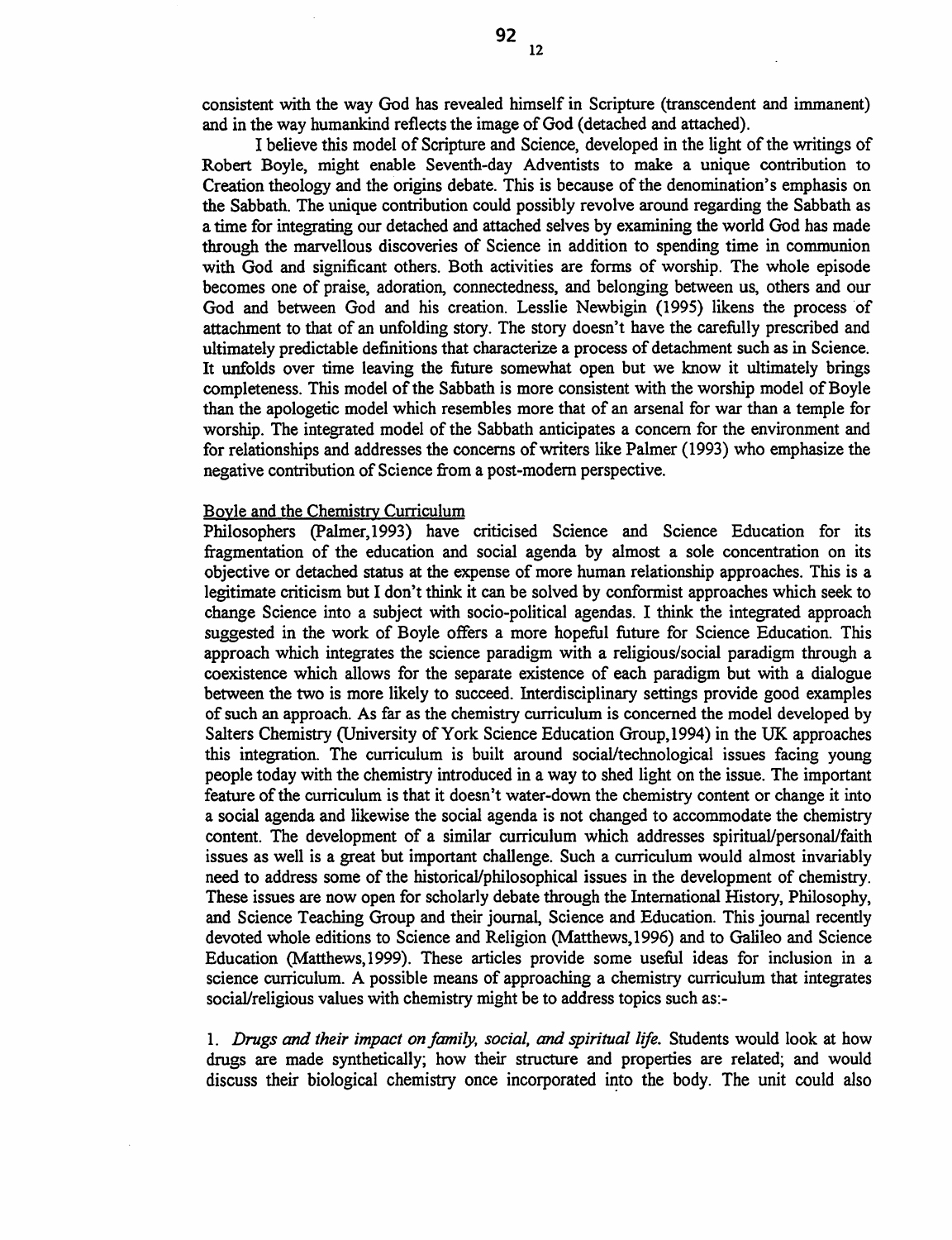address how behaviour is related to chemistry and what the implications are for social and spiritual well-being. The nature of addiction and detoxification could also be addressed.

2. *Clean air and social responsibility.* This unit could ask students to address the chemistry associated with the running of a motor vehicle and its impact on the environment. A cost analysis could be included and what driving habits would need to change to reduce the pollution level by x%. How is our social responsibility related to the creation story in Genesis?

*3. Chemistry* and *good and bad design.* This is an interesting but challenging topic. There is a beautiful example of a natural chemical factory found in the bombardier beetle discussed by Michael Behe in his book, Darwin's Black Box (1996). A hot chemical which can be sprayed at predators is manufactured by this beetle in a remarkable way. Students could discuss the chemistry and calculate such quantities as heat and temperature of the fluid. Some associated challenging questions could be:- What makes the design irreducibly complex? Did the design exist before the Fall and if so what could it have been used for? Was the design a result of the Fall? Is it a good design used for wrong purposes?

## **Conclusion**

This article has shown how Science and Scripture are built, according to Boyle, on the same epistemological features of revelation, reason, and experience but with. different relative contributions from each. This gives rise to distinct and similar characteristics for Science and Scripture. Boyle argues that true integration is only achieved if these distinct characteristics are retained because only then can a true dialogue between Science and Scripture take place. This integration mirrors that of our human person and that of our Maker in that it blends that which detaches to that which attaches. It is argued that such a model informs the development of science curricula, the origins debate, and Sabbath theology by focussing on worship and relationship rather than division and conflict. In this context, let Scripture sing its song; let Science sing its song; so that as they sing together we will ultimately hear the beautiful harmony of a choir.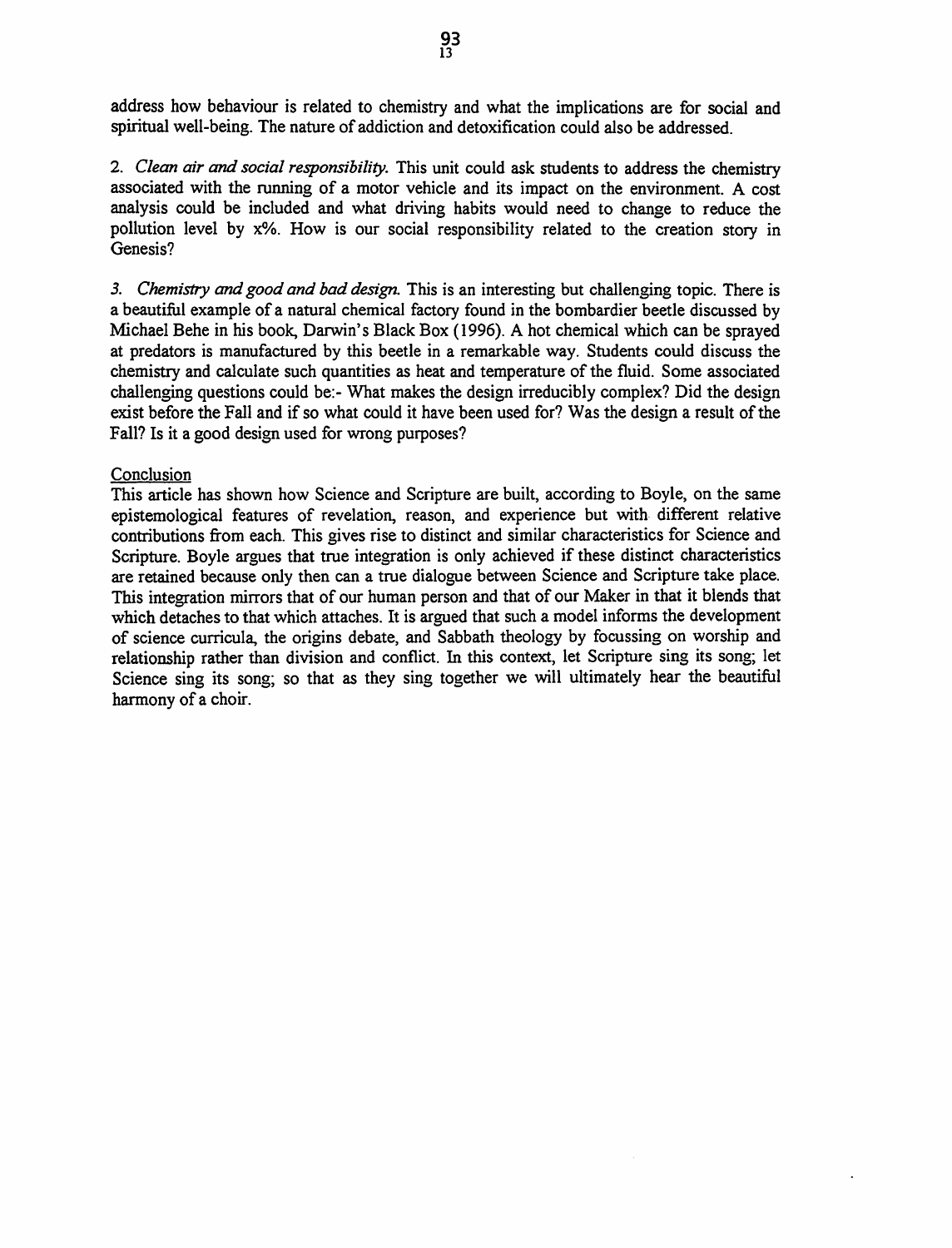#### References and Bibliography

- Behe,M.(1996). Darwin's Black Box: The Biochemical Challenge to Evolution. New York: Simon and Schuster.
- Boyle,R.(1661). Some considerations touching the style of the Holy Scriptures, in T.Birch (Ed).(1965). The works of the Honourable Robert Boyle. Vol.2. Hildersheim:Georg Olms.
- Boyle, R. (1663). Some considerations touching the usefulness of Experimental Natural Philosophy, First part, in T.Birch (Ed).(1965). The works of the Honourable Robert Boyle. Vol.2. Hildersheim:Georg Olms.
- Boyle,R.(1674). The excellency of theology compared with natural philosophy, in T.Birch (Ed).(l965). The works of the Honourable Robert Boyle. Vo1.4. Hildersheim:Georg Olms.
- Boyle,R.(1675). Some considerations about the reconcileableness of reason and religion, in T.Birch (Ed).(1965). The works of the Honourable Robert Boyle. Vol.4. Hildersheim:Georg Olms.
- Boyle,R.(1681). A discourse of things above reason, in T.Birch (Ed).(1965). The works of the Honourable Robert Boyle. Vol.4. Hildersheim:Georg Olms.
- Boyle,R.(1686). A free inquiry into the wlgarly received notion of nature, in T.Birch (Ed). (1965). The works ofthe Honourable Robert Boyle. Vol.S. Hildersheim:Georg Olms.
- Boyle,R(1690). The Christian Virtuoso, First part, in T.Birch (Ed).{l965). The works of the Honourable Robert Boyle. Vol.S. Hildersheim:Georg Olms.
- Burnet,G.(l692). A sermon preached at the funeral of the Honourable Robert Boyle at St.Martins in the Fields. London.
- Canale, F. (1999). Reason and Revelation and the search for truth. A paper delivered at the  $24<sup>th</sup>$ International Seminar on the Integration ofFaith and Learning. Andrews University, Michigan.
- Clausen,B.(1997). An Adventist Approach to Earth origins, in H.Rasi (Ed). Christ in the Classroom, 20, pp.379-388.
- Matthews, M. (Ed). (1996). Religion and Science Education. Science & Education,  $5(2)$ .
- Matthews, M. (Ed). (1999). Galileo and Science Education. Science & Education,  $8(2)$ .
- Morris,R.(I998). Achilles in the Quantum Universe-The definitive history of Infinity. London: Souvenir Press.

Newbigin,L.(1995). Proper Confidence. Grand Rapids: W.B.Eerdmans.

Palmer,P.J.(1993). To know as we are known. New York: Harper Collins.